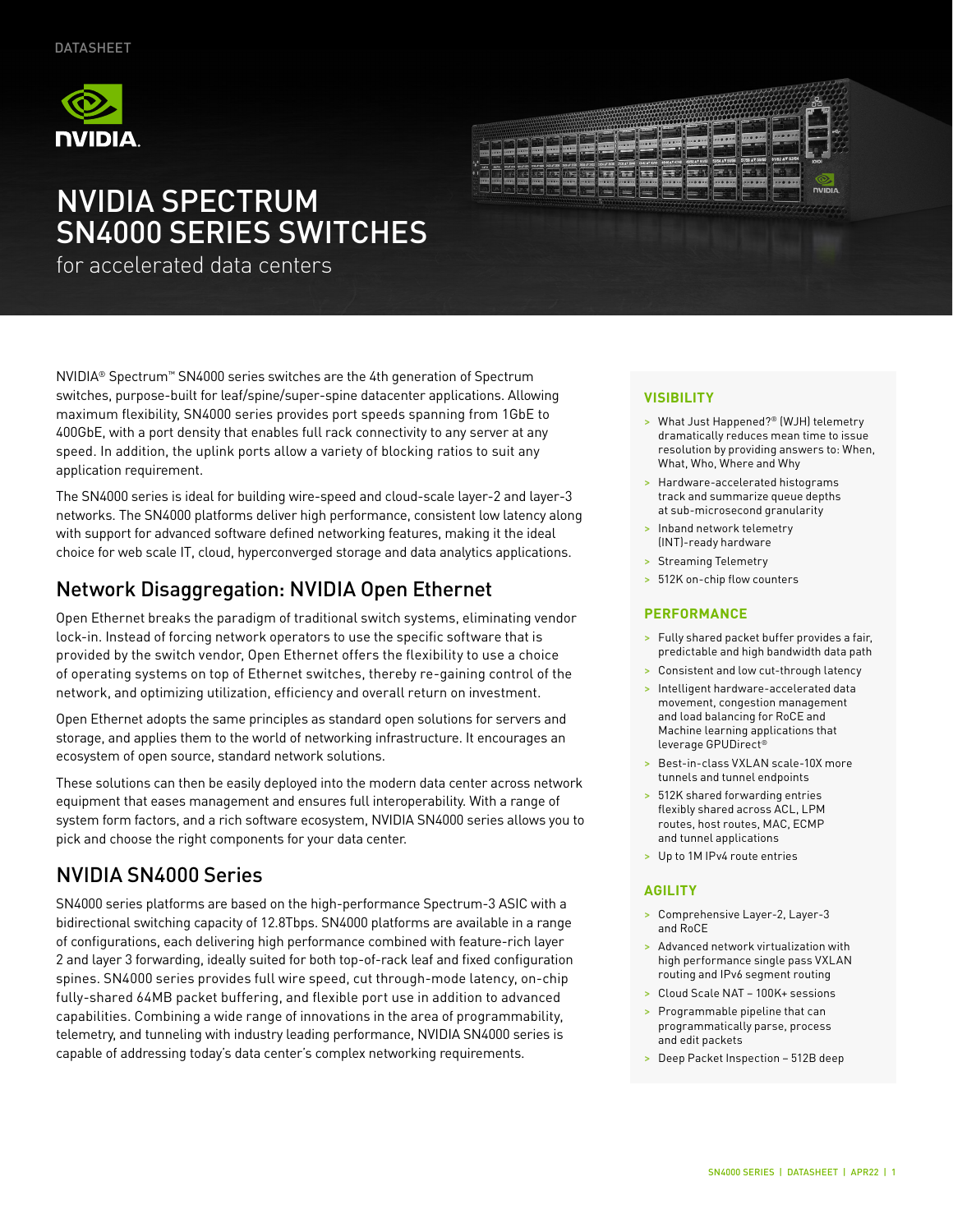| <b>APPLICATIONS</b>                                        | <b>OPERATING SYSTEM</b>  |                                                                   |
|------------------------------------------------------------|--------------------------|-------------------------------------------------------------------|
| ANSIBLE<br>WORKS<br>o collectd<br><b><i>⊪</i></b> CFEngine | <b>DDENT</b><br>CUMULUS  |                                                                   |
| <b>WIRANTIS</b><br>NETQ<br>Ganglia                         | Linux Switch ONYX USONIC | <b>EST</b><br><u>man </u><br>$-$<br>Committee of the Committee of |
| <b>NSX</b><br>sflow<br>openstack                           |                          |                                                                   |

*ONIE.NVIDIA Spectrum-3*

#### **SN4700**

The SN4700 spine/super-spine offers 32 ports of 400GbE in a compact 1U form factor. It enables connectivity to endpoints at varying speeds and carries a throughput of 12.8 Tb/s, with a landmark 8.4Bpps processing capacity. As an ideal spine solution, the SN4700 allows maximum flexibility, with port speeds spanning from 1 to 400GbE per port.

#### **SN4600**

SN4600 is a 2U 64-port 200GbE spine that can also be used as a high density leaf, fully splittable to up to 128X 10/25/50GbE ports when used with splitter cables. SN4600 allows for maximum flexibility, with ports spanning from 1 to 200GbE and port density that enables full rack connectivity to any server at any speed, and a variety of blocking ratios.

#### **SN4600C**

SN4600C is a 64-port 100GbE switch system that is ideal for spine/super-spine applications. With a landmark 8.4Bpps processing capacity and 6.4Tb/s throughput in a dense 2U form factor, SN4600C offers diverse connectivity in combinations of 10/25/40/50/100GbE. The SN4600C is well-suited to answer the challenging needs of large virtualized data centers and cloud environments.

#### **SN4410**

SN4410 is a 48-port 100GbE (24x QSFP28-DD) + 8x 400GbE (8x QSFP56-DD) leaf/ spine switch system. The SN4410 is ideal for interconnecting 100GbE servers and networks to 400GbE infrastructure. With a landmark 8.4Bpps processing capacity and 8.0Tb/s throughput in a dense 1U form factor, SN4410 offers diverse connectivity in combinations of 10/25/40/50/100/200/400GbE.

#### **SN4800**

SN4800 is a modular switch platform ideally-suited for large virtualized data centers and cloud environments, allowing flexibility and customization with up to 8 line cards and a single management card. Demonstrating a landmark 8.4B pps processing capacity and up to 12.8Tb/s throughput in a versatile 4U form factor. The SN4800 offers 10/25/40/50/100GbE connectivity with a 16 x 100GbE (QSFP28) line card.

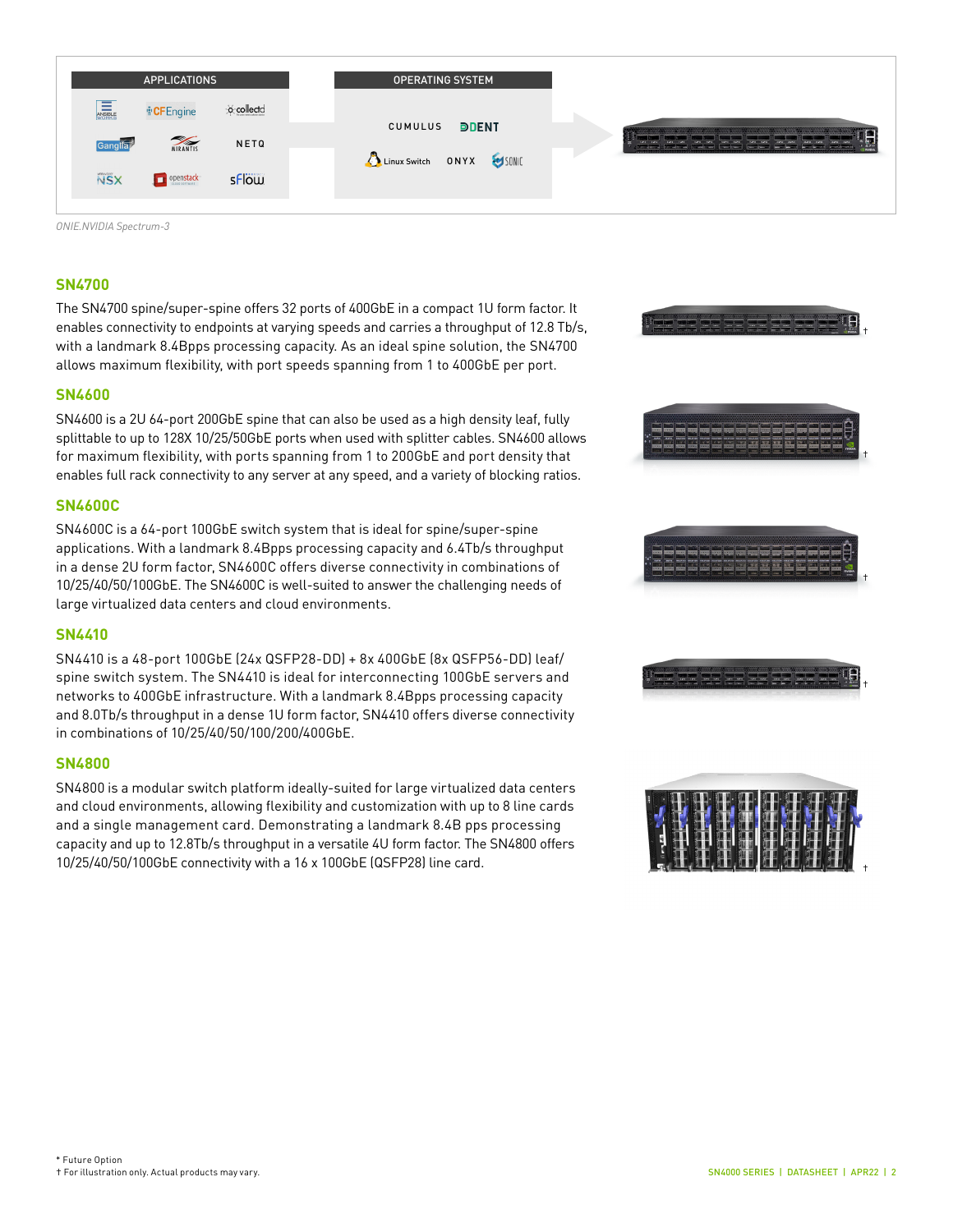## Platform Software Options

SN4000 series platforms are available out of the factory in three different flavors:

- > Pre-installed with NVIDIA Cumulus Linux, a revolutionary operating system, taking the Linux user experience from servers to switches and providing a rich routing functionality for large scale applications.
- > Pre-installed with NVIDIA Onyx™, a home-grown operating system utilizing common networking user experiences and an industry standard CLI.
- > Bare metal including ONIE image, installable with any ONIE-mounted OS. ONIE-based platforms utilize the advantages of Open Networking and the Spectrum-3 ASIC capabilities.

### High Availability

SN4000 series switches are designed with the following software and hardware features for high availability:

- > 1+1 hot-swappable power supplies and N+1 hot-swappable fans
- > Color-coded PSUs and fans
- > Up to 128X 100/50/25/10/1GbE, 64X 200GbE or 32X 400GbE
- > Multi-chassis LAG for active/active L2 multipathing
- > 128-way ECMP routing for load balancing and redundancy

### SN4000 Series: A Rich Software Ecosystem

#### **NVIDIA Cumulus-Linux**

NVIDIA Cumulus Linux is a powerful open network operating system enabling advanced automation, customization and scalability using web-scale principles like the world's largest data centers. It accelerates networking functions and provides choice from an extensive list of supported switch models including Spectrum based switches. Cumulus Linux was built for automation, scalability and flexibility, allowing you to build data center and campus networks that ideally suits your business needs. Cumulus Linux is the only open network OS that allows you to build affordable and efficient network operations like the world's largest data center operators, unlocking web-scale networking for businesses of all sizes.

#### **SONiC**

SONiC was designed for cloud networking scenarios, where simplicity and managing at scale are the highest priority. NVIDIA fully supports the Pure Open Source SONiC from the SONiC community site on all of the SN4000 series switch platforms. With advanced monitoring and diagnostic capabilities, SONiC is a perfect fit for the NVIDIA SN4000 series. Among other innovations, SONiC on SN4000 series enables fine-grained failure recovery and in-service upgrades (ISSU), with zero downtime.

#### **Linux Switch and Dent**

Linux Switch enables users to natively install and use any standard Linux distribution as the switch operating system, such as DENT, a Linux-based networking OS stack that is suitable for campus and remote networking. Linux Switch is based on a Linux kernel driver model for Ethernet switches (Switchdev). It breaks the dependency of using vendor-specific, closed-source software development kits. The open-source Linux driver is developed and maintained in the Linux kernel, replacing proprietary APIs with standard Linux kernel interfaces to control the switch hardware. This allows off-theshelf Linux-based networking applications to operate on Spectrum-based switches for L2 switching and L3 routing, including open source routing protocol stacks, such as FRR (Quagga), Bird and XORP, OpenFlow applications, or user-specific implementations.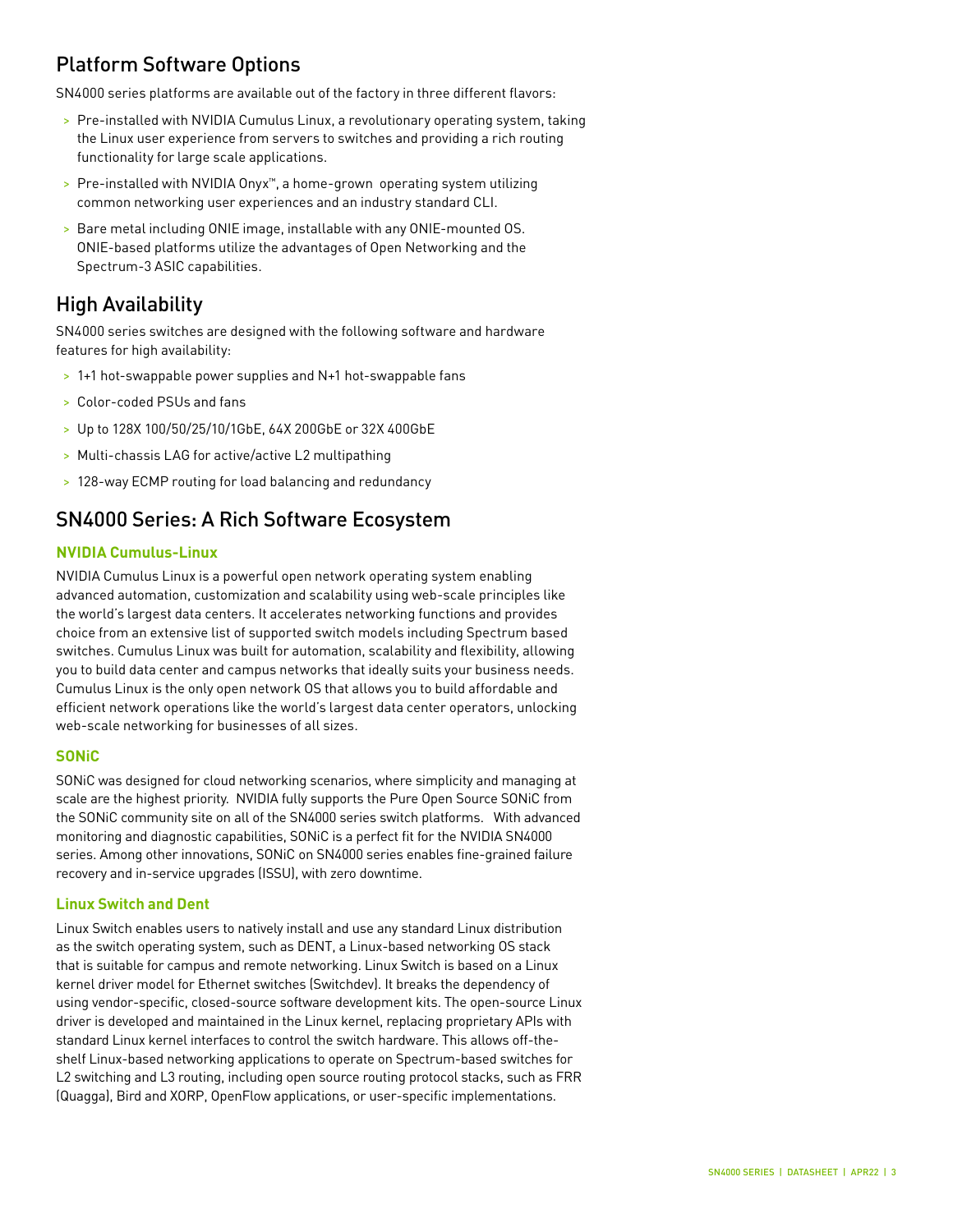#### **NVIDIA Onyx**

Onyx is a high performance switch operating system, with a classic CLI interface. Whether building a robust storage fabric, cloud, financial or media and entertainment fabric, customers can leverage the flexibility of Onyx to tailor their network platform to their environment. With built-in workflow automation, monitoring and visibility tools, enhanced high availability mechanisms, and more, Onyx simplifies network processes and workflows, increasing efficiencies and reducing operating expenses and time-to-service.

Onyx leverages capabilities of the SN4000 series to provide greater magnitudes of scale, state-of-the-art telemetry, enhanced QoS, exceptional programmability that enables a flexible pipeline supporting both new and legacy protocols, a larger fullyshared buffer, and more\*\*.

#### **NVIDIA NetQ**

NVIDIA NetQ is a highly-scalable, modern, network operations tool set that provides visibility, troubleshooting and lifecycle management of your open networks in real time. NetQ delivers actionable insights and operational intelligence about the health of your data center and campus networks — from the container or host, all the way to the switch and port, enabling a NetDevOps approach. NetQ is the leading network operations tool that utilizes telemetry for deep troubleshooting, visibility and automated workflows from a single GUI interface, reducing maintenance and network downtimes. With the addition of full lifecycle management functionality, NetQ now combines the ability to easily upgrade, configure and deploy network elements with a full suite of operations capabilities, such as visibility, troubleshooting, validation, trace and comparative look-back functionality.

#### **ONIE**

The open network install environment (ONIE) is an open compute project open source initiative driven by a community to define an open "install environment" for bare metal network switches, such as the NVIDIA SN4000 series. ONIE enables a bare metal network switch ecosystem where end users have a choice of different network operating systems.

#### **Docker Containers**

NVIDIA fully supports the running of third party containerized applications on the switch system itself. The third party application has complete access to the baremetal switch via its direct access to the SDK. The switch has tight controls over the amount of memory and CPU cycles each container is allowed to use, along with fine grained monitoring of those resources.



*Docker Containers Support*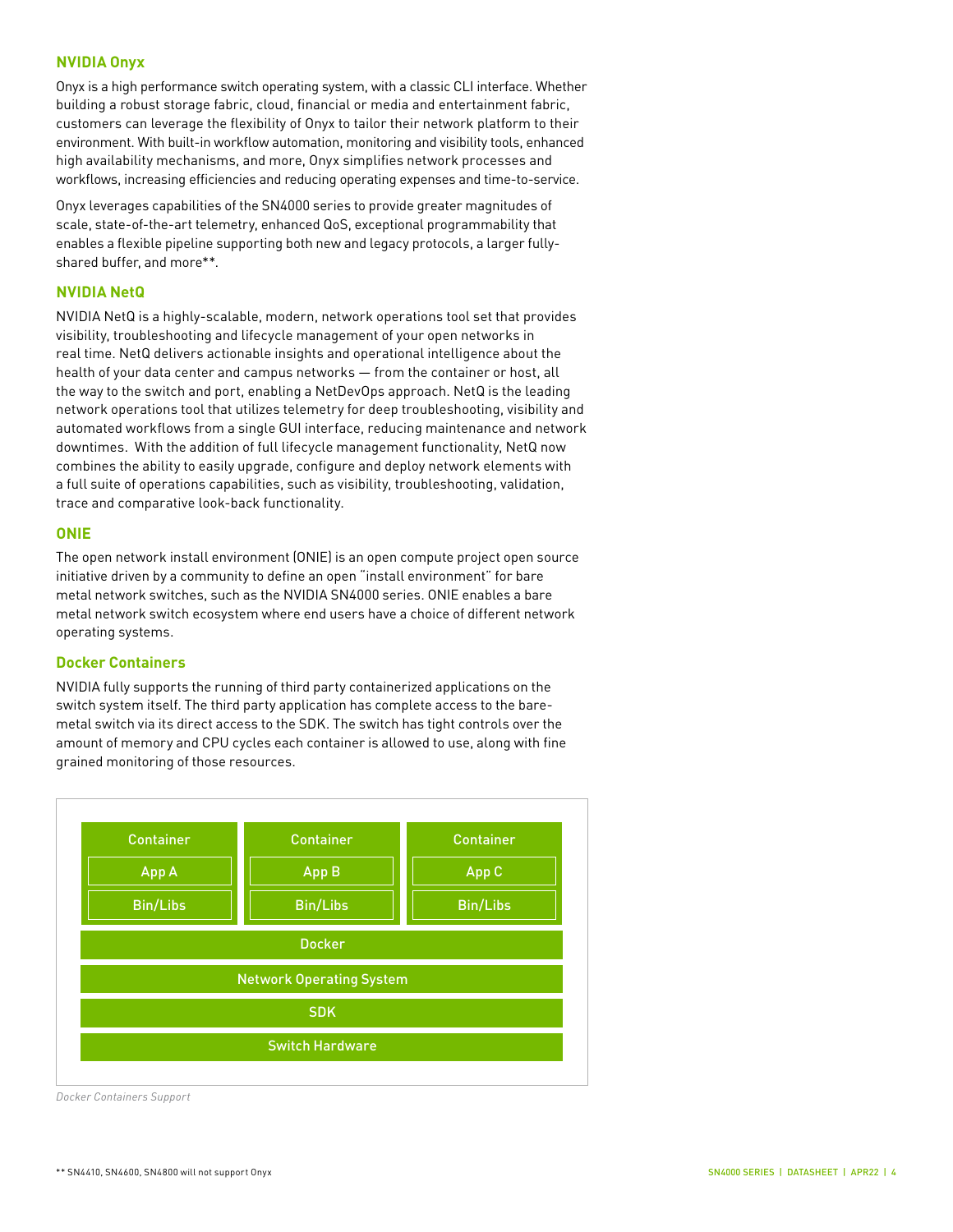## NVIDIA Spectrum-3: Build your cloud without compromise

#### **Groundbreaking Performance**

Packet buffer architecture has a major impact on overall switch performance. The Spectrum-3 packet buffer is monolithic and fully shared across all ports, supporting cut-through line rate traffic from all ports, without compromising scale or features. With its fast packet buffer, Spectrum-3 is able to provide a high-performance fair and bottleneck-free data path for mission-critical applications.

#### **Pervasive Visibility**

Spectrum-3 provides deep and contextual network visibility, which enables network operators to proactively manage issues and reduce mean time to recovery/innocence. The WJH feature leverages the underlying silicon and software capability to provide granular and event-triggered information about infrastructure issues. In addition, the rich telemetry information from Spectrum-3 is readily available via open APIs that are integratable with third party software tools and workflow engines.

#### **Unprecedented Agility**

For modern data center infrastructure to be software defined and agile, both its compute and network building blocks need to be agile. Spectrum-3 features a unique feature rich and efficient packet processing pipeline that offers rich data center network virtualization features without compromising on performance or scale. Spectrum-3 has a programmable pipeline and a deep packet parser/editor that can process payloads up to the first 512B. Spectrum-3 supports single pass VXLAN routing as well as bridging. Additionally, Spectrum-3 supports advanced virtualization features such as IPv6 segment routing, and Network Address Translation (NAT).

#### **Massive Scale**

The number of endpoints in the data center is increasing exponentially. With the current shift from virtual machine-based architectures to container-based architectures, the high-scale forwarding tables required by modern data centers and mega-clouds increase by up to an order of magnitude or more. To answer these needs for scalability and flexibility, Spectrum-3 uses intelligent algorithms and efficient resource sharing, and supports unprecedented forwarding table, counters and policy scale.

- > Fine-grained resource allocation to fit all specific needs, allowing up to 512K entries to be dynamically shared across MAC, ARP, IPv4/IPv6 routes, ACLs, ECMP, and Tunnels.
- > An innovative algorithmic TCAM optimized for data centers and cloud environments, which can scale the number of rules to up to half a million rules.

#### **End-to-End Solution**

The SN4000 series is part of the NVIDIA complete end-to-end solution which provides 1GbE through 400GbE interconnectivity within the data center. Other devices in this solution include ConnectX®-based network interface cards and LinkX® copper or fiber cabling.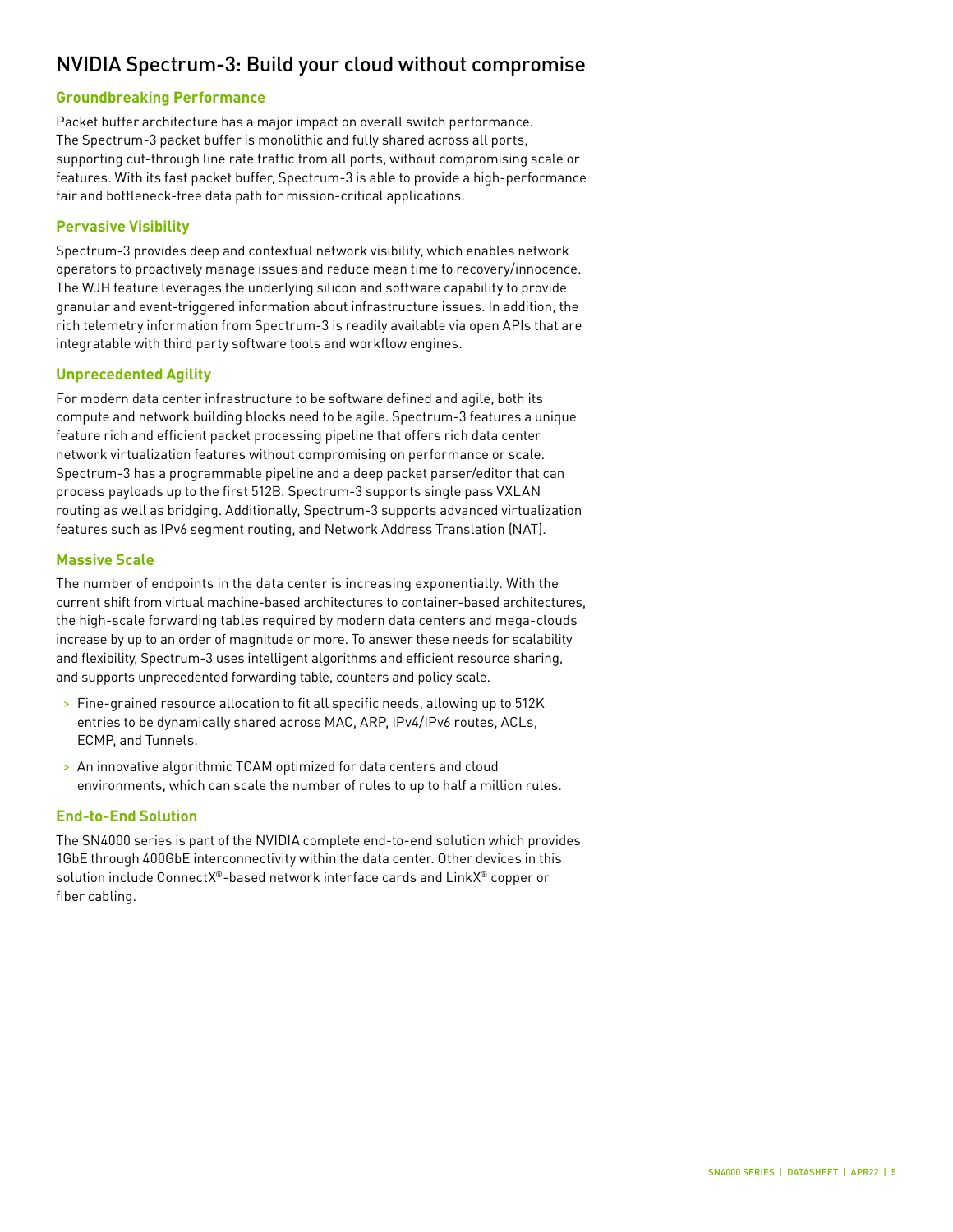## specifications

| <b>Switch Model</b>                 | SN4800*                                               | <b>SN4700</b>                                         | <b>SN4600</b>                                         | <b>SN4600C</b>                                        | <b>SN4410</b>                                         |
|-------------------------------------|-------------------------------------------------------|-------------------------------------------------------|-------------------------------------------------------|-------------------------------------------------------|-------------------------------------------------------|
| Connectors                          | <b>Based on Line Cards</b>                            | 32 QSFP-DD 400GbE                                     | 64 QSFP56 200GbE                                      | 64 QSFP28 100GbE                                      | 24 QSFP28-DD 100G +<br>8 QSFP-DD 400GbE               |
| Max. 400GbE Ports                   |                                                       | 32                                                    | $\blacksquare$                                        | $\blacksquare$                                        | 8                                                     |
| Max. 200GbE Ports                   |                                                       | 64                                                    | 64                                                    |                                                       | 16                                                    |
| Max. 100GbE Ports                   | Up to 128 in full<br>chassis                          | 128                                                   | 128                                                   | 64                                                    | 48+32**                                               |
| Max. 50GbE Ports                    | Up to 128 in full<br>chassis                          | 128                                                   | 128                                                   | 128                                                   | 48+32**                                               |
| Max. 40GbE Ports                    | Up to 128 in full<br>chassis                          | 64                                                    | 64                                                    | 64                                                    | 32                                                    |
| Max. 25GbE Ports                    | Up to 128 in full<br>chassis                          | 128                                                   | 128                                                   | 128                                                   | 128                                                   |
| Max. 10GbE Ports                    | Up to 128 in full<br>chassis                          | 128                                                   | 128                                                   | 128                                                   | 128                                                   |
| Max. 1GbE Ports                     |                                                       | 128                                                   | 128                                                   | 128                                                   | 128                                                   |
| <b>Switching Capacity</b><br>[Tb/s] | 12.8Tb/s                                              | 12.8Tb/s                                              | 12.8Tb/s                                              | 6.4Tb/s                                               | 8Tb/s                                                 |
| Wire Speed Switching<br>[Bpps]      | 8.4Bpps                                               | 8.4Bpps                                               | 8.4Bpps                                               | 8.4Bpps                                               | 8.4Bpps                                               |
| CPU                                 | Hexa-core x86                                         | Quad-core x86                                         | Quad-core x86                                         | Quad-core x86                                         | Quad-core x86                                         |
| System Memory                       | 32GB                                                  | <b>16GB</b>                                           | 16GB                                                  | 8GB                                                   | <b>16GB</b>                                           |
| <b>SSD Memory</b>                   | 128GB                                                 | 64GB                                                  | 64GB                                                  | 32GB                                                  | 64GB                                                  |
| Packet Buffer                       | 64MB                                                  | <b>64MB</b>                                           | 64MB                                                  | <b>64MB</b>                                           | 64MB                                                  |
| 100/1000Mb/s Mgmt<br>Ports          | $\mathbf{1}$                                          | $\mathbf{1}$                                          | $\mathbf{1}$                                          | 1                                                     | $\mathbf{1}$                                          |
| <b>Serial Ports</b>                 | 1 RJ45                                                | 1 RJ45                                                | 1 RJ45                                                | 1 RJ45                                                | 1 RJ45                                                |
| <b>USB Ports</b>                    | $\mathbf{1}$                                          | $\mathbf{1}$                                          | $\mathbf{1}$                                          | $\mathbf{1}$                                          | $\mathbf{1}$                                          |
| Hot-Swap Power<br>Supplies          | 4 (2+2 redundant)                                     | 2 (1+1 redundant)                                     | 2 (1+1 redundant)                                     | 2 (1+1 redundant)                                     | 2 (1+1 redundant)                                     |
| Hot-Swappable Fans                  | 6 (N+1 redundant)                                     | 6 (N+1 redundant)                                     | 3 (N+1 redundant)                                     | 3 (N+1 redundant)                                     | 6 (N+1 redundant)                                     |
| Reversible Airflow<br>Option        | Yes                                                   | Yes                                                   | Yes                                                   | <b>Yes</b>                                            | Yes                                                   |
| <b>Power Supplies</b>               | Frequency: 50-60Hz<br>Input range: 100-264<br>AC      | Frequency: 50-60Hz<br>Input range: 100-264<br>AC      | Frequency: 50-60Hz<br>Input range: 100-264<br>AC      | Frequency: 50-60Hz<br>Input range: 100-264<br>AC      | Frequency: 50-60Hz<br>Input range: 100-264<br>AC      |
| Size (H x W x D)                    | 6.93" x 17.4" x 29.6"<br>(176mm x 444mm x<br>754.3mml | 1.72" x 16.85" x 22.3"<br>(44mm x 428mm x<br>568.5mml | 3.46" x 16.85" x 22.3"<br>(88mm x 428mm x<br>568.5mml | 3.46" x 16.85" x 22.3"<br>(88mm x 428mm x<br>568.5mml | 1.72" x 16.85" x 22.3"<br>(44mm x 428mm x<br>568.5mml |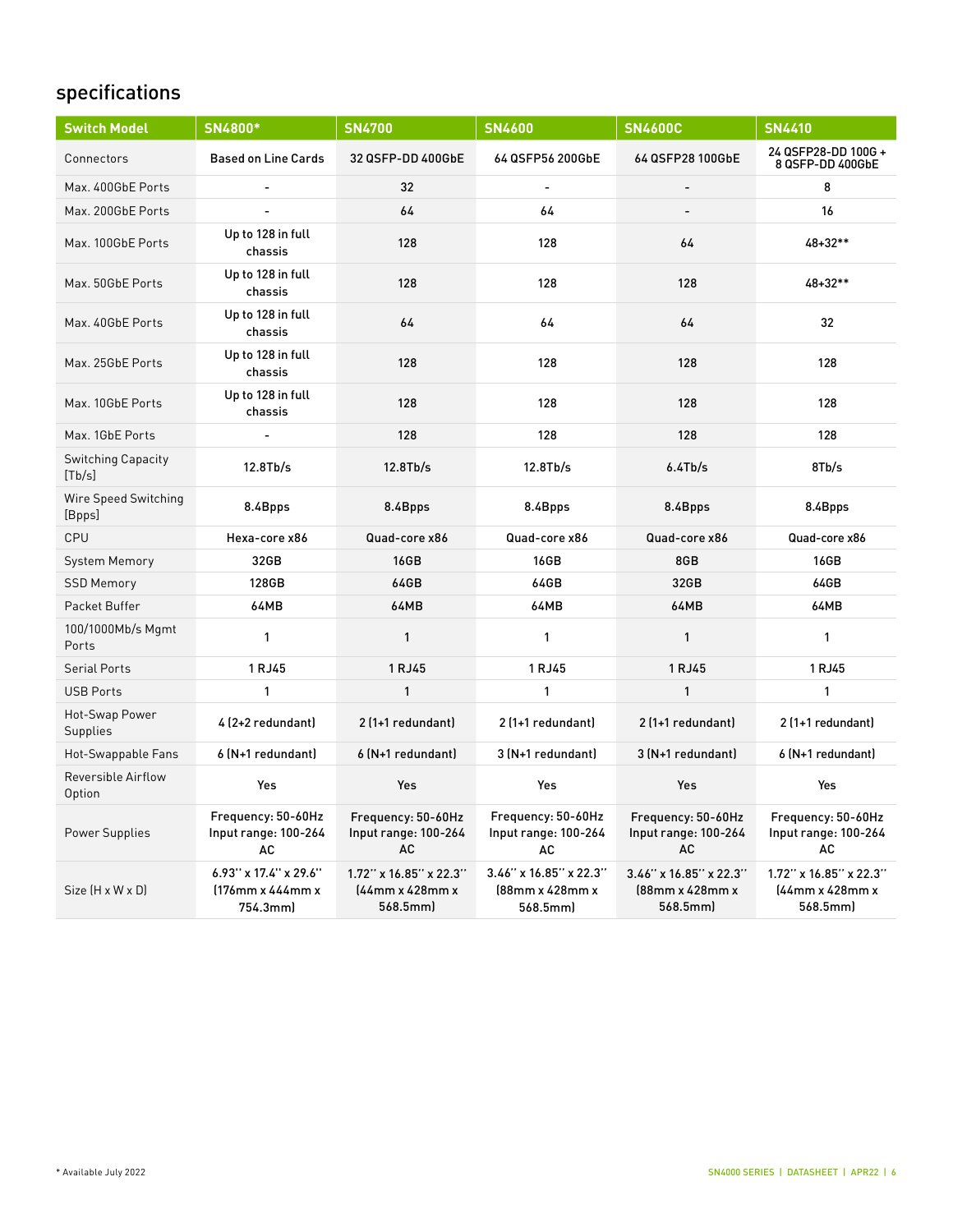## Supported Transceivers and Cables

| <b>Supported Transceivers</b><br>and Cables | <b>Interface Type</b>       | <b>Description</b>        | <b>SKU</b>        |
|---------------------------------------------|-----------------------------|---------------------------|-------------------|
|                                             | 400BASE-CR8 copper          | $0.5m-2.5m$ DAC           | MCP1660-W0xxxxx   |
|                                             | 400BASE-SR8                 | 850nm, MP016, up to 100m  | T-DQ8FNS-N00-M    |
|                                             | 400BASE-DR4                 | 1310nm, MPO, up to 500m   | MMS1V00-WM        |
|                                             | 400BASE-FR4                 | 1310nm, LC-LC, up to 2km  | MMS1V50-WM*       |
| 400GbE PAM4<br>QSFP-DD                      | 400BASE-LR4                 | 1310nm, LC-LC, up to 10km | MMS1V90-WR*       |
|                                             | 400BASE-AOC                 | 3m-100m                   | C-DQ8FNM0xx-H0-M  |
|                                             | 400GbE to 2 x 200GbE QSFP56 | $1m-2.5m$ DAC             | MCP7H60-W0xxxxx   |
|                                             | 400GbE to 4 x 100GbE QSFP56 | $1m-2.5m$ DAC             | MCP7F60-W0xxxxx   |
|                                             | 400GbE to 8 x 50GbE SFP56   | $1m-2.5m$ DAC             | MCP7F80-W0xxxxx*  |
|                                             | 200BASE-CR4 copper          | 0.5m-2.5m LSZH DAC        | MCP1650-V0xxxxx   |
|                                             | 200BASE-AOC                 | $3m-100m$                 | MFS1S00-Vxxxx     |
|                                             | 200BASE-SR4                 | 850nm, MPO, up to 100m    | MMA1T00-VS        |
| 200GbE PAM4<br>QSFP56                       | 200BASE-FR4*                | 1310nm, LC-LC, up to 2km  | MMS1W50-HM        |
|                                             | 200GbE to 4 x 50GbE SFP56   | $1m-2.5m$ DAC             | MCP7H70-V0xxxx    |
|                                             | 200GbE to 2 x 100GbE QSFP56 | 1m-2.5m DAC               | MCP7H50-V0xxxxx   |
|                                             | 200GbE to 2 x 100GbE QSFP56 | 3m-30m AOC                | MFS1S50-Vxxxx     |
|                                             | 100BASE-CR4 copper          | 0.5m-5m LSZH DAC          | MCP1600-C0xxxxxx  |
|                                             | 100BASE-AOC                 | $3m-100m$                 | MFA1A00-CXXX      |
|                                             | 100BASE-SR4                 | 850nm, MPO, up to 100m    | MMA1B00-C100D     |
|                                             | 100BASE-PSM4                | 1310nm, MPO, up to 500m   | MMS1C10-CM        |
|                                             | 100BASE-LR4                 | 1310nm, LC-LC, up to 10km | MMA1L10-CR        |
|                                             | 100BASE-CWDM4               | 1310nm, LC-LC, up to 2km  | MMA1L30-CM        |
| 100GbE NRZ<br>QSFP28                        | 100BASE-SWDM4               | 850nm, LC-LC, up to 100m  | FTLC9152RGPL      |
|                                             | 100BASE-ER                  | 1310nm, LC-LC, up to 40km | SPQ-CE-ER-CDFL-M  |
|                                             | 100BASE-DR1                 | 1310nm, LC-LC, up to 500m | MMS1V70-CM        |
|                                             | 100GbE to 4 x 25GbE SFP28   | 1m-5m DAC                 | MCP7F00-A0xxxxxx  |
|                                             | 100GbE to 4 x 25GbE SFP28   | 3m-30m AOC                | MFA7A50-Cxxx      |
|                                             | 100GbE to 2 x 50GbE QSFP28  | 1m-5m DAC                 | MCP7H00-G0xxxxxxx |
|                                             | 100GbE to 25GbE             | QSA28 pluggable adapter   | MAM1Q00A-QSA28    |
|                                             | 40BASE-CR4                  | 1m-5m DAC                 | MC2210130-00X     |
|                                             |                             | 850nm, MPO, up to 100m    | MMA1B00-B150D     |
| 40GbE                                       | 40BASE-SR4                  | 850nm, MPO, up to 300m    | MC2210411-SR4E    |
| QSFP                                        | 40BASE-LR4                  | 1310nm, LC-LC, up to 10km | MC2210511-LR4     |
|                                             | 40GbE to 4 x 10GbE          | 1m-5m DAC                 | MC26091XX-00X     |
|                                             | 40GbE to 10GbE              | QSA pluggable adapter     | MAM1Q00A-QSA      |
|                                             | 25BASE-CR                   | $0.5m-5m$ DAC             | MCP2M00-A0xxxxxxx |
| 25GbE                                       | 25BASE-AOC                  | 3m-100m                   | MFA2P10-AXXX      |
| SFP28                                       | 25BASE-SR                   | 850nm, LC-LC, up to 100m  | MMA2P00-AS        |
|                                             | 25BASE-LR                   | 1310nm, LC-LC, up to 10km | MMA2L20-AR        |
|                                             | 10BASE-CR                   | 1m-7m DAC                 | MC3309xxx-00X     |
| 10GbE                                       | 10BASE-SR                   | 850nm, LC-LC, up to 300m  | MFM1T02A-SR       |
| SFP+                                        | 10BASE-LR                   | 1310nm, LC-LC, up to 10km | MFM1T02A-LR       |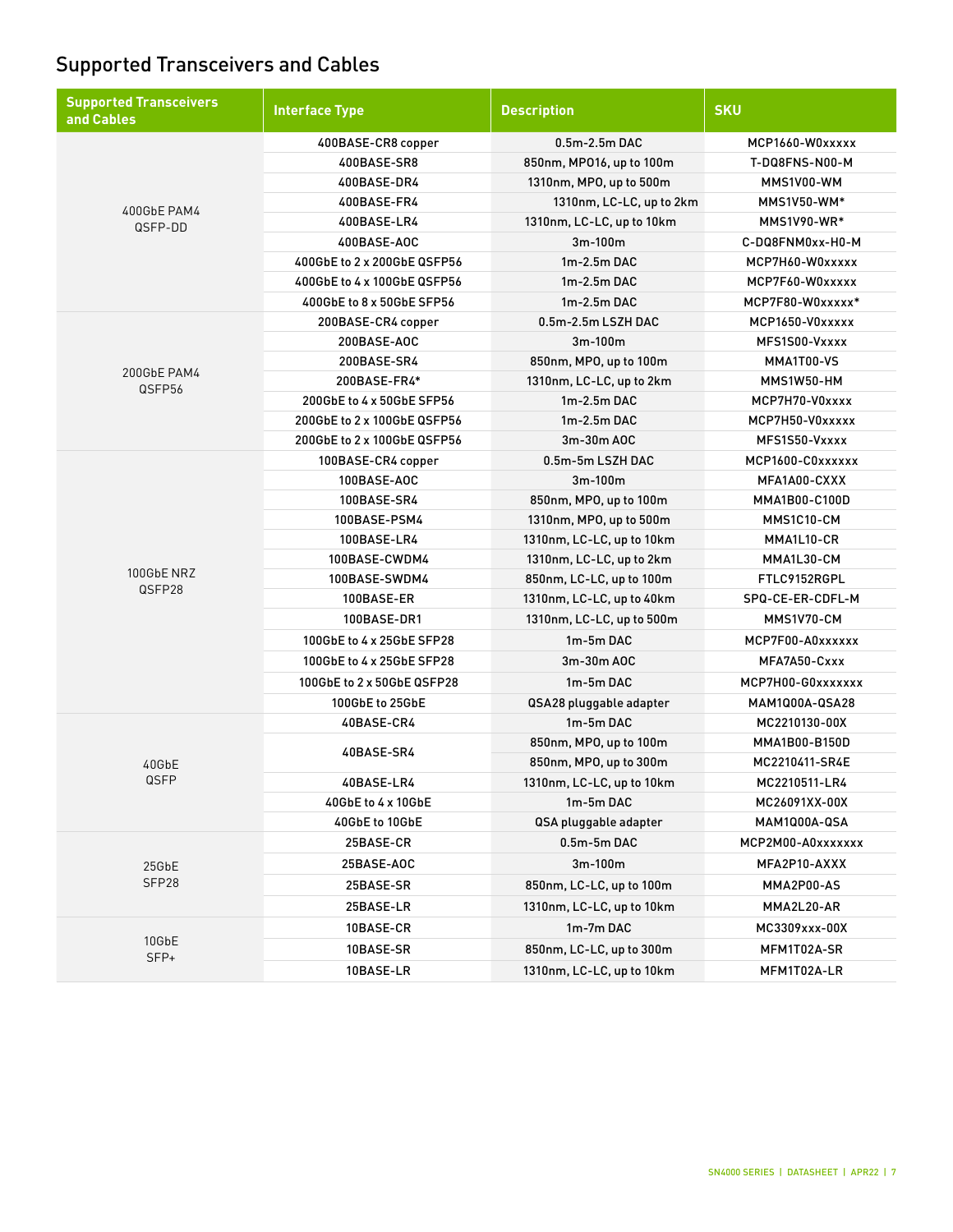# Ordering information

| <b>SKUs</b>            |                                                                                                                                                                                       |  |  |
|------------------------|---------------------------------------------------------------------------------------------------------------------------------------------------------------------------------------|--|--|
| MSN4800 Series:        |                                                                                                                                                                                       |  |  |
| MSN4800-WS4F           | "Spectrum-3 based 100GbE 4U Modular Open Ethernet Chassis, 4 Power Supplies (AC), x86 CPU, standard depth, P2C airflow, Rail Kit                                                      |  |  |
| MSN4800-WS4R           | "Spectrum-3 based 100GbE 4U Modular Open Ethernet Chassis, 4 Power Supplies (AC), x86 CPU, standard depth, C2P airflow, Rail Kit                                                      |  |  |
| MSN4800-C16            | SN4800 100GbE Line-Card, 16 QSFP28 ports                                                                                                                                              |  |  |
| MSN4800-MGMT-2C        | SN4800 Chassis Management Card with Cumulus, x86 hexa-Core CPU, 128G SSD, 32G RAM                                                                                                     |  |  |
| MSN4800-MGMT-20        | SN4800 Chassis Management Card with ONIE, x86 hexa-Core CPU, 128G SSD, 32G RAM                                                                                                        |  |  |
| <b>MSN4700 Series:</b> |                                                                                                                                                                                       |  |  |
| MSN4700-WS2F           | Spectrum-3 based 400GbE 1U Open Ethernet Switch with Onyx, 32 QSFPDD ports, 2 Power Supplies (AC), x86 CPU, standard depth, P2C airflow, Rail Kit                                     |  |  |
| MSN4700-WS2R           | Spectrum-3 based 400GbE 1U Open Ethernet Switch with Onyx, 32 QSFPDD ports, 2 Power Supplies (AC), x86 CPU, standard depth, C2P airflow, Rail Kit                                     |  |  |
| MSN4700-WS2FC          | Spectrum-3 based 400GbE 1U Open Ethernet Switch with Cumulus Linux, 32 QSFPDD ports, 2 Power Supplies (AC), x86 CPU, standard depth, P2C airflow, Rail Kit                            |  |  |
| MSN4700-WS2RC          | Spectrum-3 based 400GbE 1U Open Ethernet Switch with Cumulus Linux, 32 QSFPDD ports, 2 Power Supplies (AC), x86 CPU, standard depth, C2P airflow, Rail Kit                            |  |  |
| MSN4700-WS2F0          | Spectrum-3 based 400GbE 1U Open Ethernet Switch with ONIE, 32 QSFPDD ports, 2 Power Supplies (AC), x86 CPU, standard depth, P2C airflow, Rail Kit                                     |  |  |
| MSN4700-WS2R0          | Spectrum-3 based 400GbE 1U Open Ethernet Switch with ONIE, 32 QSFPDD ports, 2 Power Supplies (AC), x86 CPU, standard depth, C2P airflow, Rail Kit                                     |  |  |
| MSN4600C Series:       |                                                                                                                                                                                       |  |  |
| MSN4600-CS2F           | Spectrum-3 based 100GbE 2U Open Ethernet Switch with Onyx, 64 QSFP28 ports, 2 Power Supplies (AC), x86 CPU, standard depth, P2C airflow, Rail Kit                                     |  |  |
| MSN4600-CS2R           | Spectrum-3 based 100GbE 2U Open Ethernet Switch with Onyx, 64 QSFP28 ports, 2 Power Supplies (AC), x86 CPU, standard depth, C2P airflow, Rail Kit                                     |  |  |
| MSN4600-CS2FC          | Spectrum-3 based 100GbE 2U Open Ethernet Switch with Cumulus Linux, 64 QSFP28 ports, 2 Power Supplies (AC), x86 CPU, standard depth, P2C airflow, Rail Kit                            |  |  |
| MSN4600-CS2RC          | Spectrum-3 based 100GbE 2U Open Ethernet Switch with Cumulus Linux, 64 QSFP28 ports, 2 Power Supplies (AC), x86 CPU, standard depth, C2P airflow, Rail Kit                            |  |  |
| MSN4600-CS2F0          | Spectrum-3 based 100GbE 2U Open Ethernet Switch with ONIE, 64 QSFP28 ports, 2 Power Supplies (AC), x86 CPU, standard depth, P2C airflow, Rail Kit                                     |  |  |
| MSN4600-CS2R0          | Spectrum-3 based 100GbE 2U Open Ethernet Switch with ONIE, 64 QSFP28 ports, 2 Power Supplies (AC), x86 CPU, standard depth, C2P airflow, Rail Kit                                     |  |  |
| <b>MSN4600 Series:</b> |                                                                                                                                                                                       |  |  |
| MSN4600-VS2FC          | Spectrum-3 based 200GbE 2U Open Ethernet Switch with Cumulus Linux, 64 QSFP56 ports, 2 Power Supplies (AC), x86 CPU, standard depth, P2C airflow, Rail Kit                            |  |  |
| MSN4600-VS2RC          | Spectrum-3 based 200GbE 2U Open Ethernet Switch with Cumulus Linux, 64 QSFP56 ports, 2 Power Supplies (AC), x86 CPU, standard depth, C2P airflow, Rail Kit                            |  |  |
| MSN4600-VS2F0          | Spectrum-3 based 200GbE 2U Open Ethernet Switch with ONIE, 64 QSFP56 ports, 2 Power Supplies (AC), x86 CPU, standard depth, P2C airflow, Rail Kit                                     |  |  |
| MSN4600-VS2RO          | Spectrum-3 based 200GbE 2U Open Ethernet Switch with ONIE, 64 QSFP56 ports, 2 Power Supplies (AC), x86 CPU, standard depth, C2P airflow, Rail Kit                                     |  |  |
| MSN4410 Series:        |                                                                                                                                                                                       |  |  |
| MSN4410-WS2FC          | Spectrum-3 based 100GbE/400GbE 1U Open Ethernet Switch with Cumulus Linux, 24 QSFP-DD28 and 8 QSFP-DD ports, 2 Power Supplies (AC), x86 CPU,<br>standard depth, P2C airflow, Rail Kit |  |  |
| MSN4410-WS2RC          | Spectrum-3 based 100GbE/400GbE 1U Open Ethernet Switch with Cumulus Linux, 24 QSFP-DD28 and 8 QSFP-DD ports, 2 Power Supplies (AC), x86 CPU,<br>standard depth, C2P airflow, Rail Kit |  |  |
| MSN4410-WS2F0          | Spectrum-3 based 100GbE/400GbE 1U Open Ethernet Switch with ONIE, 24 QSFP-DD28 and 8 QSFP-DD ports, 2 Power Supplies (AC), x86 CPU, standard depth,<br>P2C airflow, Rail Kit          |  |  |
| MSN4410-WS2RO          | Spectrum-3 based 100GbE/400GbE 1U Open Ethernet Switch with ONIE, 24 QSFP-DD28 and 8 QSFP-DD ports, 2 Power Supplies (AC), x86 CPU, standard depth,<br>C2P airflow, Rail Kit          |  |  |